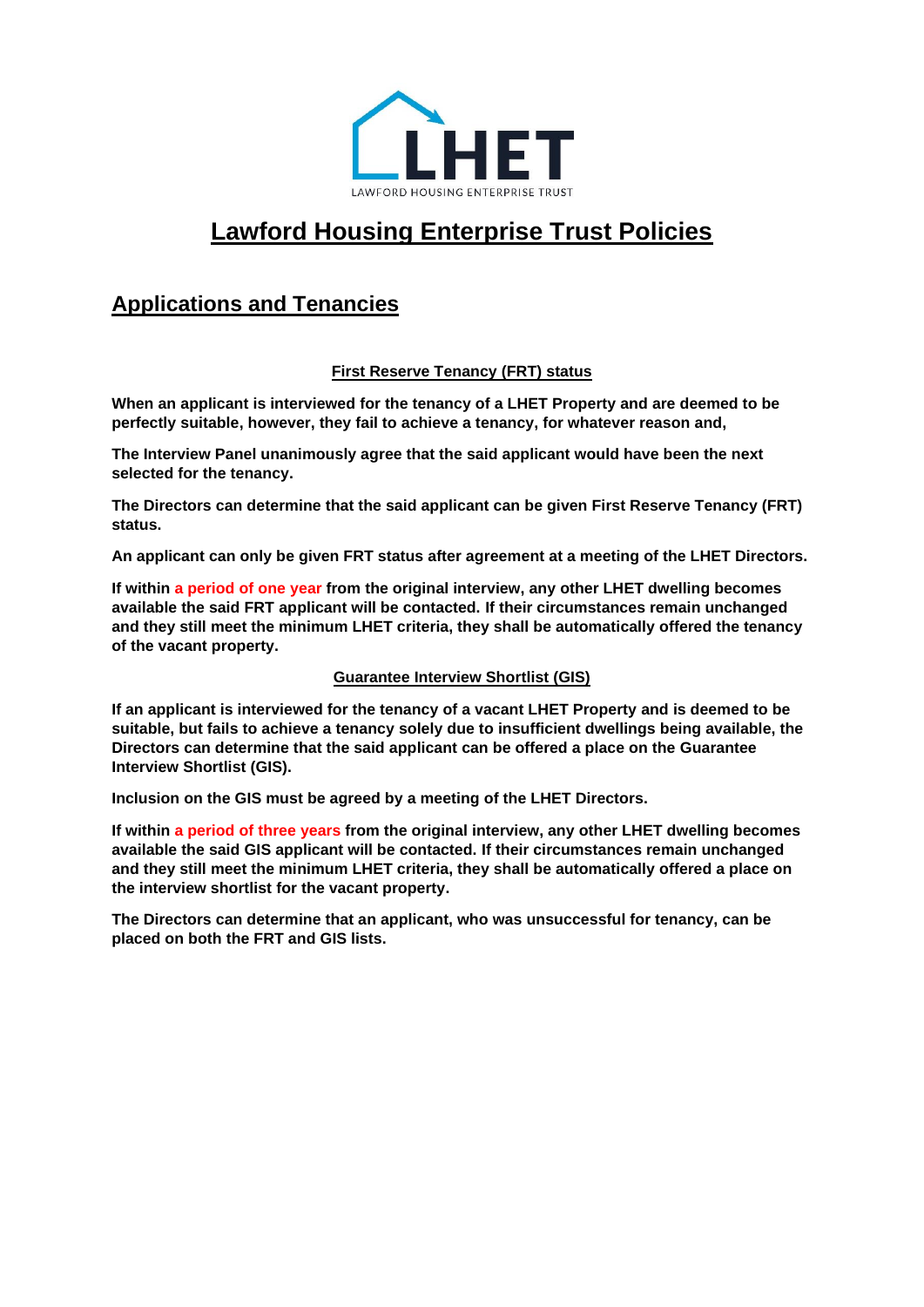#### **Permitted Occupier Status**

**Subsequent to the initial take up of tenancy, any LHET Tenant can apply to the Trust Directors to share the remaining period of occupancy with a domestic partner, with whom they are in a relationship.**

**The application will be made in writing to the Directors or their agent, by the tenant. Full details of the partner will be supplied, relevant checks will be completed, and the supply of references will be considered. Before occupancy is approved, the Directors will then consider:**

- ➢ **Does the partner meet the eligibility criteria of the LHET?**
- ➢ **Are the Directors satisfied with the results of the relevant checks?**
- ➢ **If the Directors agree that the partner can take up residence, what status will they enjoy?**

**Unless the partner meets the LHET eligibility criteria they can only be granted Permitted Occupier Status with no right to a shared tenancy.**

**The tenant will confirm in writing that they are responsible for the conduct of their partner whilst living in a LHET dwelling.**

**The tenant will remain exclusively responsible for the payment of rent and all associated utility costs, which will remain in the tenant's sole name.**

**The partner will have no continued occupancy benefits at the conclusion of the tenant's rental contract or their vacation of the dwelling – whichever is the sooner.**

### **Granting of Tenancy**

**Any young person meeting the minimum criteria for a LHET Tenancy or in the consideration of the Directors has a particular and tangible connection with the Council Ward or Parish where the dwelling is located, may make an application for a tenancy.**

**Any successful applicant who is granted a tenancy or joint tenancy in respect of a LHET dwelling is thereby ineligible to apply for any subsequent tenancy of a LHET dwelling at any subsequent time.**

### **Rental Cost**

**At the point when a vacant LHET property is advertised for rent, the Directors will set a 'Duration Rent'. This amount will remain fixed for that dwelling from the new occupancy and remain unchanged for the initial period of three years. The rent for that property will then be subject to review for the remaining period of LHET tenancy.** 

**The maximum period of any applicant's tenancy is five years from initial occupation (tenancies are renewed annually).**

**At the conclusion of the tenancy and the vacation of that LHET property (five years or anytime earlier by agreement) the Directors will set a new 'Duration Rent' to be applied to that dwelling for the subsequent initial period of three years (maximum tenancy five years).**

**In the event that a tenant fails to vacate after five years the rent will be subject to a local 'Market Rent' revaluation until legal processes have been completed.**